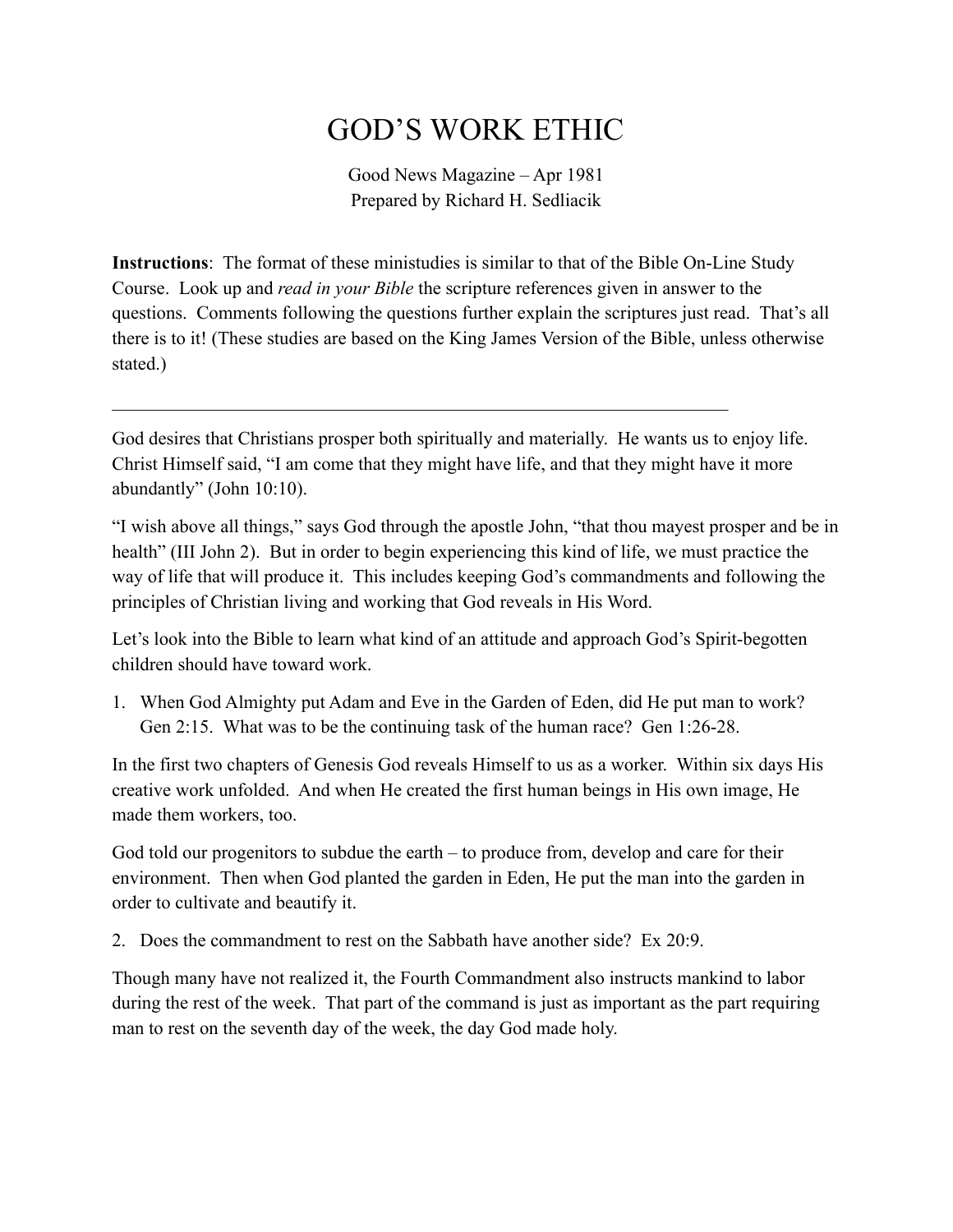The Sabbath commandment actually dates back to creation week. It was given to keep man in a close spiritual relationship with his Creator, who is a worker – who created and now sustains His creation. And God intends for us to become like Him!

- 3. Was Jesus Christ sent to this earth to work? John 9:4. Did He reveal that the Father is still busily engaged in His job? John 5:17.
- 4. How zealously should we do all of our work? Eccl 9:10.

God works with zeal. We are to become more like God by putting the utmost of our energies into whatever we set our hands to do!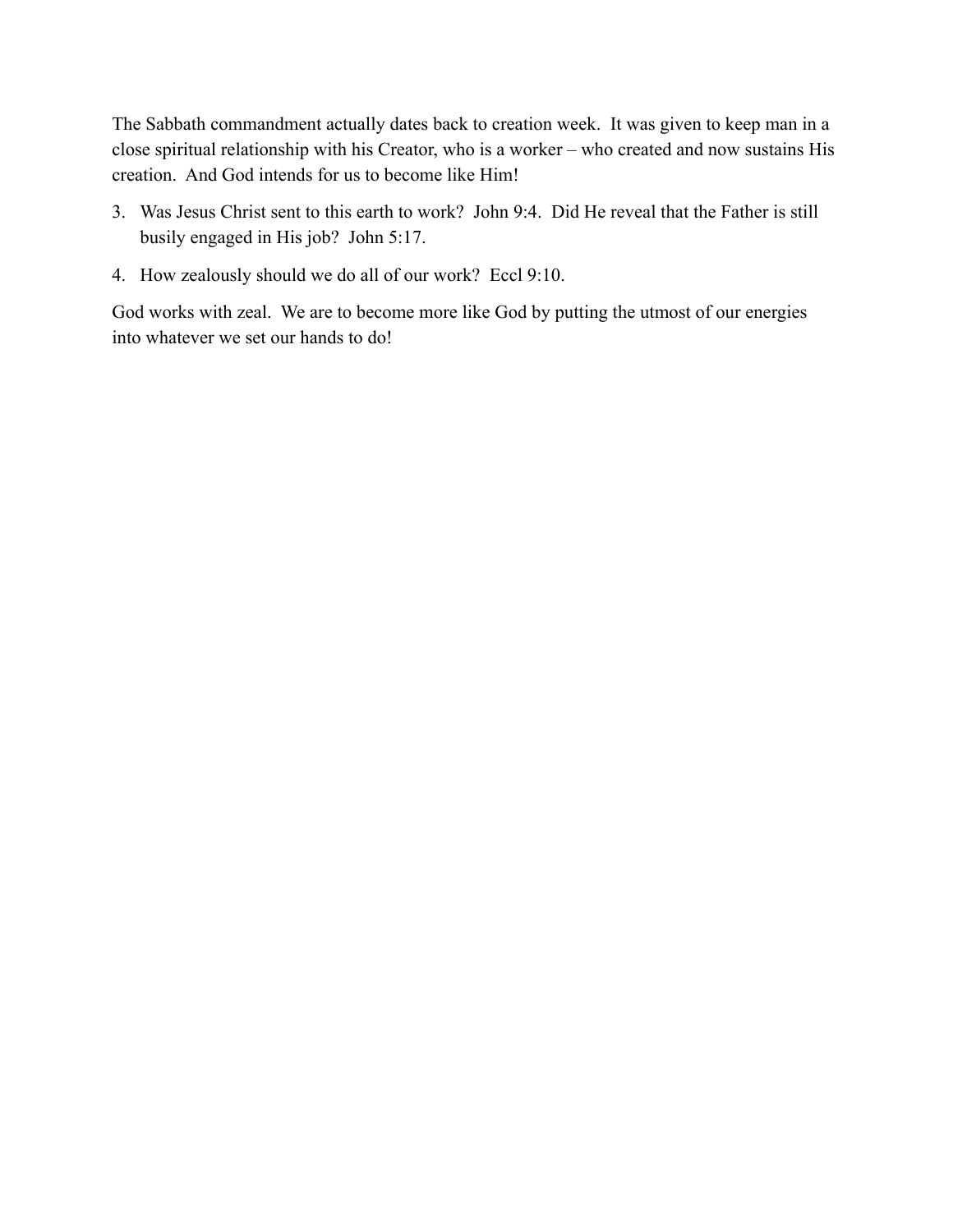5. Did the apostle Paul, under the inspiration of God, point out that working is the way to be self-sufficient? I Thes. 4:11-12.

Notice how the Revised Standard Version renders verse 12: "so that you may command the respect of outsiders, and be dependent on nobody."

- 6. Did Paul command manual labor for the person who wasn't used to honest work? Eph 4:28.
- 7. How did Paul deal with lazy, shiftless idlers? II Thes. 3:10. Did he command them to work? Verses 11-12.
- 8. Will diligent effort prove its worth? Prov 10:4-5, 13:4. Will the hard worker have the necessities of life? Prov 20:13, 28:19.
- 9. Are those who refuse to work forever wishing for the things the diligent possess, but always ending up empty handed? Prov 13:4, 21:25.
- 10. Does the slothful person look for all kinds of dangers to justify his lack of effort? Prov 22:13, 26:13-15. Does he always have cleaver excuses or hard-luck stories about why he is unemployed – why he shouldn't work? Prov 26:16. Is his love of sleep and lack of effort the cause of his poverty? Prov 6:10-11.
- 11. Does indolence tend to become habit-forming? Prov 19:15.

Some people use the slightest little excuse to flop down on the bed or couch – they cannot distinguish between true tiredness and just plain laziness!

- 12. Does it take effort, and sometimes even physical discomfort, to avoid being lazy? Prov 20:4.
- 13. How does the condition of the yard, the house or the farm of the indolent person usually reveal what kind of individual he really is? Eccl 10:18, Prov 24:30-34.

Take a look around your property. Does your home and yard or farm give you away? If so, take instruction from God's words of wisdom.

God wants us to take care of what we have: "Be thou diligent to know the state of your flocks, and look well to thy herds [or whatever possessions you may have]. For riches are not forever" Prov 27:23-24).

14. Is there profit in all labor? And nothing but penury in talk? Prov 14:23.

If you happen to be unemployed, you can start profiting from this principle right now. How? By making a "job" out of getting a job. Seek advice on other types of employment if your skill is not presently in demand, or perhaps it can be adapted to some other job. And of course ask God to help you locate work. Then once you have a job, you are ready to put into action further practical instruction from the New Testament.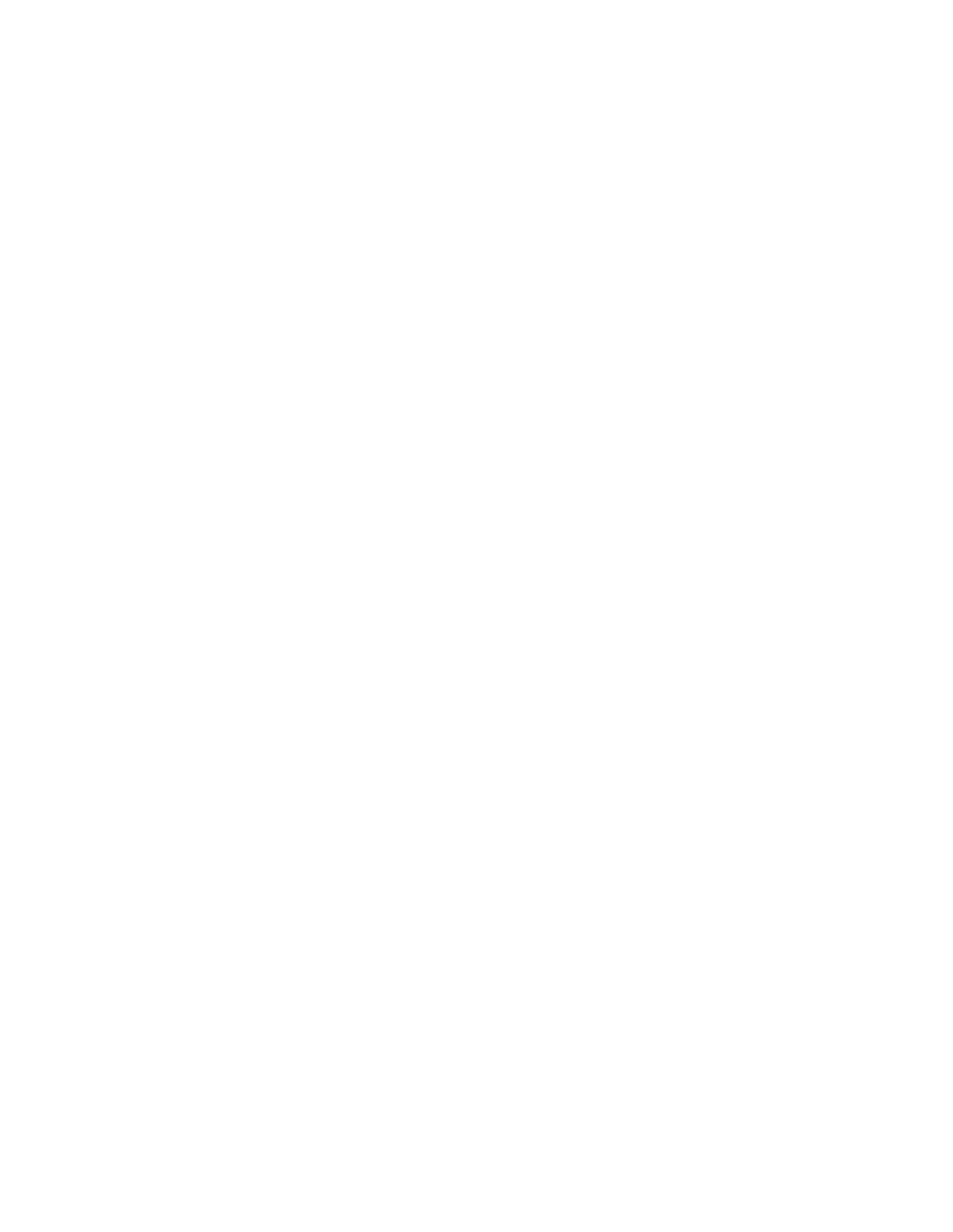15. What did Paul teach regarding service to one's employer – one's boss, foreman or supervisor? Col 3:22-24, Tit 2:9-10.

Though Paul's instruction was specifically to Christians who were bond slaves at that time, the principles certainly apply today. Whatever your occupation may be, work at it as if your immediate boss were Jesus Christ Himself – "do it heartily, as to the Lord." Be cooperative and zealous on the job. Be alert to please your foreman or boss by doing the job his way. And show your willingness to go beyond what is required.

Remember, too, that good personal relations on the job is one of the best forms of employment insurance. But a Christian shouldn't be a flatterer or a hypocrite in any sense. Show sincere, loving concern and cooperation toward your employer, your foreman and your fellow employees in every possible way.

16. Can one expect to be paid a good salary if he is not worth it? See the principle in Mark 4:24.

The way to receive a greater reward is to be worth more! Be a valuable employee.

Don't just plod along in your job with a ho-hum, humdrum, ever-day-the-same-routine attitude. Be energetic! Grow, produce! Study to improve your skills. Take some night classes and/or check out books on your line of work from the public library.

Really apply yourself and prove to your employer that you have the capacity and the will to work and to do an excellent job. Do your part and God will bless you.

17. What is a sluggard like to those who hire him? Prov 10:26.

He simply doesn't get the job done. Therefore he isn't paid much, if he can hold a job at all.

18. To whom is the sluggard instructed to go to study and learn about the initiative he lacks? Prov  $6.6-9$ .

Many have never really understood the main point of this passage. Certainly it inculcated diligence. But notice verse 7. The ant not only works, but does so with "no leader, no foreman or chief" (Moffatt version).

Ants have a built-in, programed ability to work diligently without prodding. Mankind, with the God-given ability to think and reason, should not only be able to do as well but infinitely better than these lower forms of life. A human should not have to be constantly supervised to do productive work. God is not supervised. We are to learn to be like Him.

19. Notice Proverbs 12:24. Who will become the leaders directing the rest of the workers? The "diligent"! And what will be the lot of the slothful? Same verse.